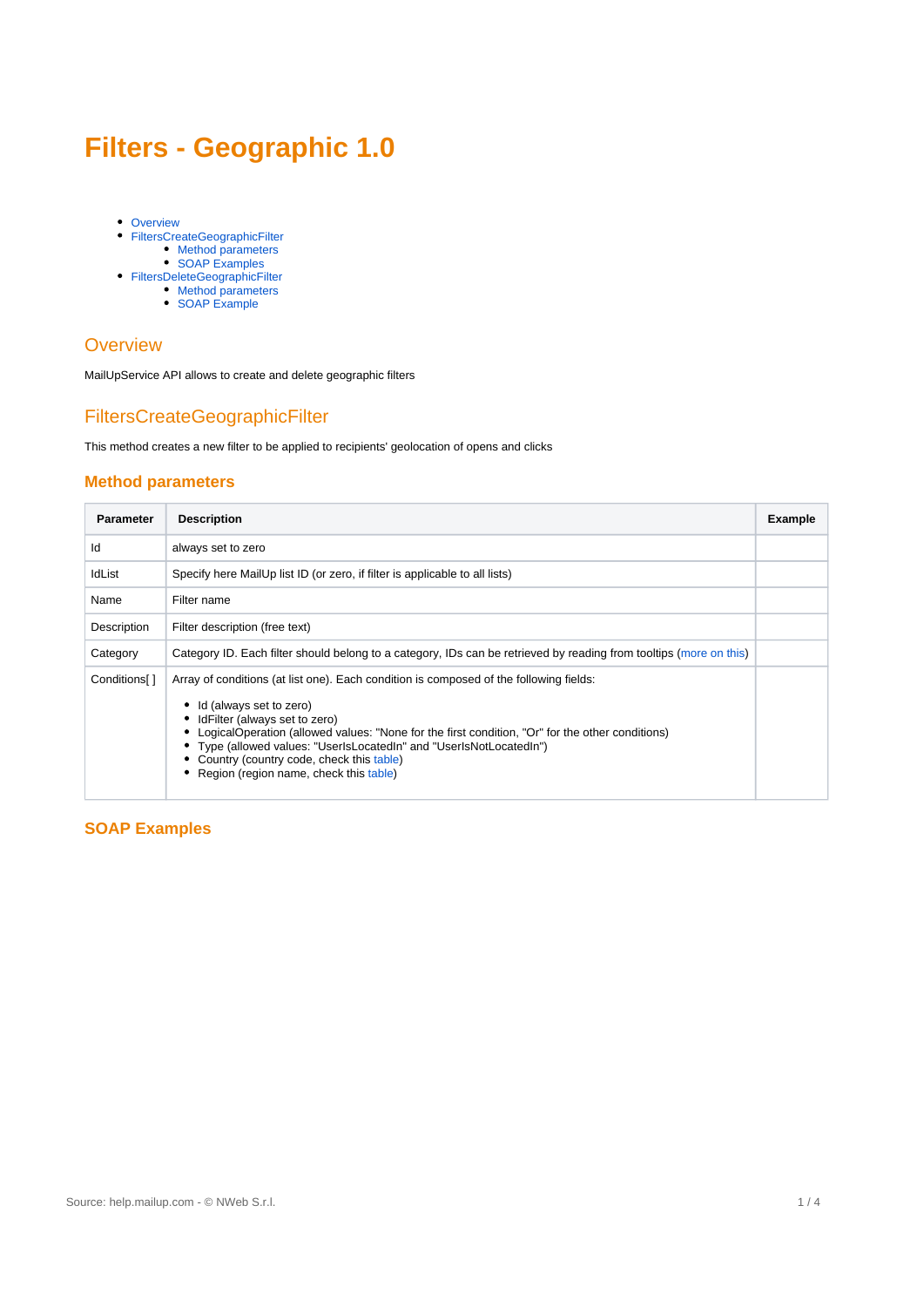**SOAP request**

```
<soapenv:Envelope xmlns:soapenv="http://schemas.xmlsoap.org/soap/envelope/" xmlns:ifil="http://Mailup.WS
/IFilterService">
<soapenv:Header/>
<soapenv:Body>
         <ifil:FiltersCreateGeographicFilter>
                 <ifil:request>
                         \rightarrowi\neqil:
AccessToken>ykpSh06dkwEv+Mrogyv4U59837ftsZUNRaAxODcpxYAni4VOKmxvoLzAIul5PIo89E1ecrUqUY59M=</ifil:
AccessToken>
                          <ifil:Filter>
                                  <ifil:Id>0</ifil:Id>
                                  <ifil:IdList>2</ifil:IdList>
                                  <ifil:Name>MailUp headquarters</ifil:Name>
                                  <ifil:Description>Recipients located near MailUp headquarters</ifil:
Description>
                                  <ifil:Category>4</ifil:Category>
                                  <ifil:Conditions>
                                           <ifil:GeographicFilterCondition>
                                                   <ifil:Id>0</ifil:Id>
                                                   <ifil:IdFilter>0</ifil:IdFilter>
                                                   <ifil:LogicalOperation>None</ifil:LogicalOperation>
                                                   <ifil:Type>UserIsLocatedIn</ifil:Type>
                                                   <ifil:Country>IT</ifil:Country>
                                                   <ifil:Region>LOMBARDIA</ifil:Region>
                                           </ifil:GeographicFilterCondition>
                                           <ifil:GeographicFilterCondition>
                                                   <ifil:Id>0</ifil:Id>
                                                   <ifil:IdFilter>0</ifil:IdFilter>
                                                   <ifil:LogicalOperation>Or</ifil:LogicalOperation>
                                                   <ifil:Type>UserIsLocatedIn</ifil:Type>
                                                   <ifil:Country>US</ifil:Country>
                                                   <ifil:Region>CALIFORNIA</ifil:Region>
                                           </ifil:GeographicFilterCondition>
                                  </ifil:Conditions>
                                  <ifil:Precision>Low</ifil:Precision>
                          </ifil:Filter>
                  </ifil:request>
         </ifil:FiltersCreateGeographicFilter>
</soapenv:Body>
</soapenv:Envelope>
```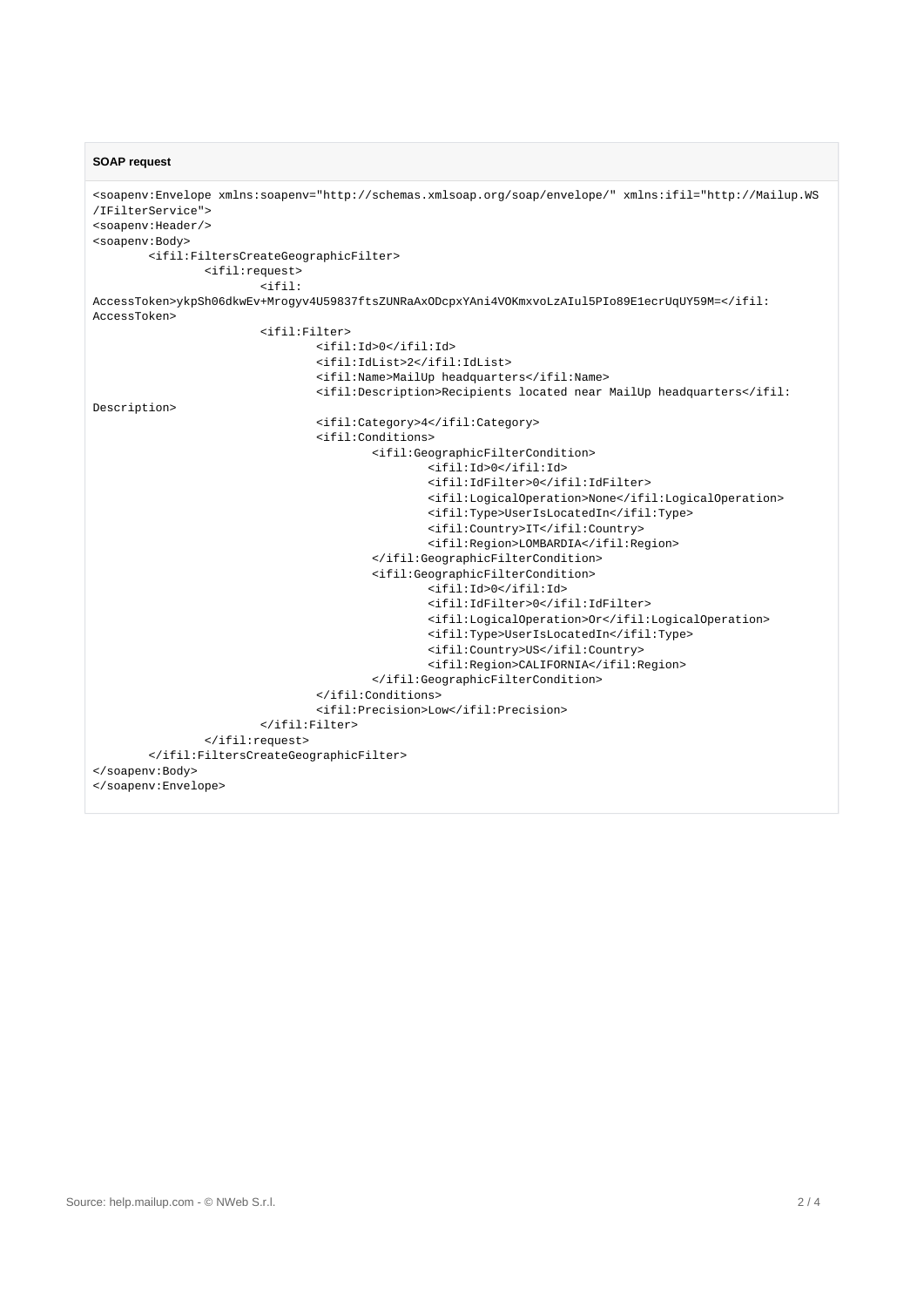#### **SOAP response**

```
<s:Envelope xmlns:s="http://schemas.xmlsoap.org/soap/envelope/">
   <s:Body xmlns:xsi="http://www.w3.org/2001/XMLSchema-instance" xmlns:xsd="http://www.w3.org/2001
/XMLSchema">
       <FiltersCreateGeographicFilterResponse xmlns="http://Mailup.WS/IFilterService">
          <FiltersCreateGeographicFilterResult>
             <Filter>
                <sub>Td</sub><sub>57</sub><sub>/Td</sub></sub></sub></sub>
                 <IdList>2</IdList>
                 <Name>MailUp headquarters</Name>
                 <Description>Recipients located near MailUp headquarters</Description>
                 <Category>4</Category>
                 <Conditions>
                    <GeographicFilterCondition>
                      <Id>45</Id> <IdFilter>57</IdFilter>
                       <LogicalOperation>None</LogicalOperation>
                       <Type>UserIsLocatedIn</Type>
                        <Country>IT</Country>
                       <Region>LOMBARDIA</Region>
                    </GeographicFilterCondition>
                    <GeographicFilterCondition>
                      <Id>46</Id>
                       <IdFilter>57</IdFilter>
                       <LogicalOperation>Or</LogicalOperation>
                       <Type>UserIsLocatedIn</Type>
                       <Country>US</Country>
                       <Region>CALIFORNIA</Region>
                    </GeographicFilterCondition>
                 </Conditions>
                 <Precision>Low</Precision>
             </Filter>
          </FiltersCreateGeographicFilterResult>
       </FiltersCreateGeographicFilterResponse>
    </s:Body>
</s:Envelope>
```
# <span id="page-2-0"></span>FiltersDeleteGeographicFilter

#### <span id="page-2-1"></span>**Method parameters**

| <b>Parameter</b> | <b>Description</b>                    | <b>Example</b> |
|------------------|---------------------------------------|----------------|
| Token            | Access token, used for authentication |                |
| IdFilter         | ID of a previously created filter     |                |

### <span id="page-2-2"></span>**SOAP Example**